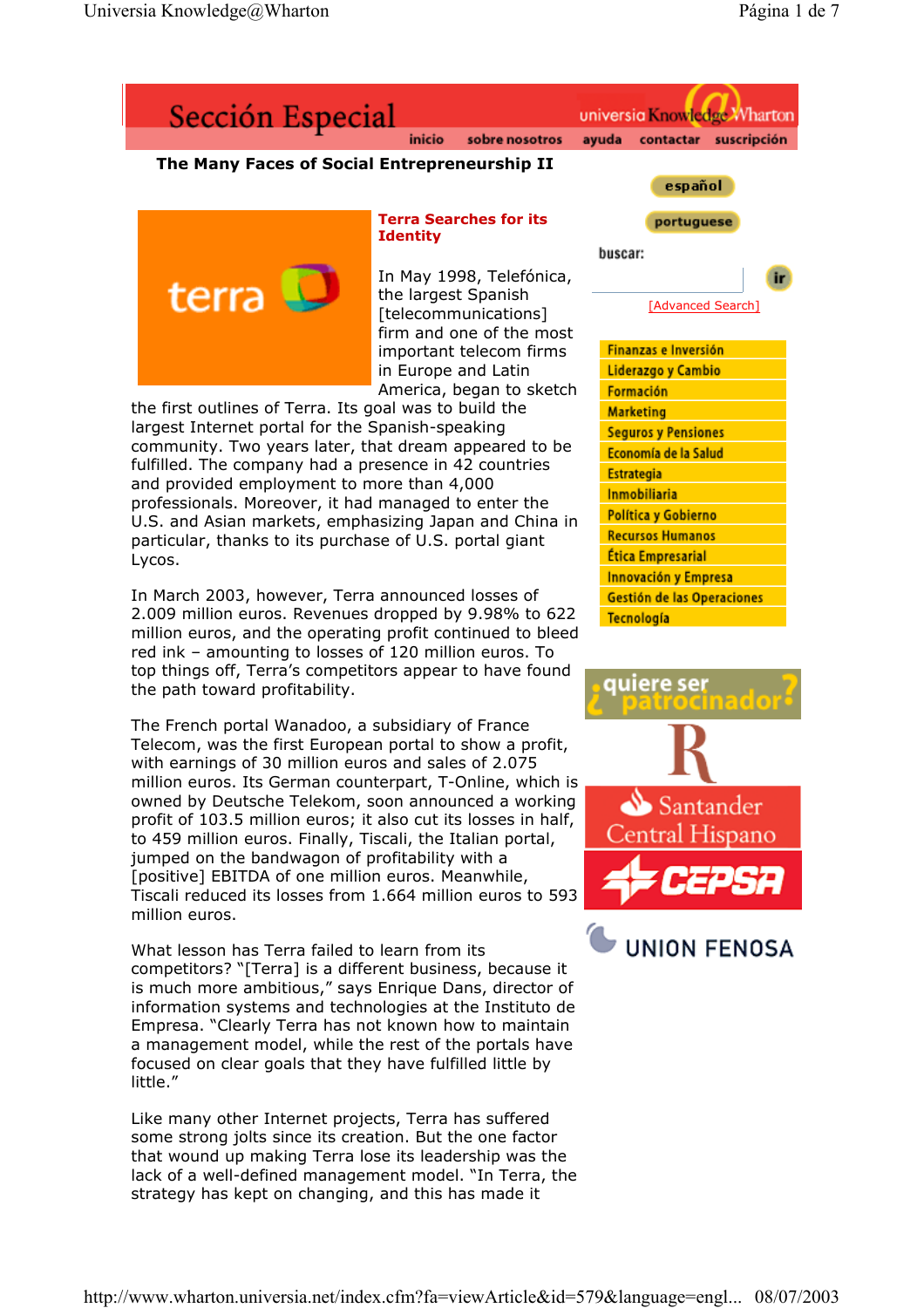difficult for the company to evolve," notes Jordi Gual, professor at the IESE Business School. "Nevertheless, there is still time for Terra to be one of the major players because, in the end, there are only going to be four or five big portals."

## **The Management Shuffle**

Throughout its short history, Terra has suffered from an ongoing rotation of managers. The first phase of the portal was under the direction of Juan Perea, who managed the company from 1998 until February 2000. Among his greatest achievements are the following: the purchase of Olé, the [Spanish] search engine; the launch of Terra on the stock market in November 1999; and the company's expansion into Latin America. Abel Linares took over from Perea and was responsible for unifying, under one brand, all the subsidiaries that Perea had purchased. Despite all the good feelings the company provided at the time – as it reached a high share price of 150 euros – Linares was swept aside by Joaquim Agut, who focused his efforts on cleaning up the company's accounts, even at the cost of choking off its strategic source of funding.

"Terra was the engine of the marketplace," says Dans. "It was the most innovative company and, at the beginning, it took steps with great success. For example, it was the first company to unify its sales force, and it devoted a large part of its efforts to building user loyalty because it was aware that the Internet access business was already in the middle [maturing] stages of development."

Terra's revenues come essentially from three businesses: Internet access, portals and advertising. T-Online, the German portal, has the same structure, while Wanadoo has expanded its range by offering electronic commerce and online directories. Meanwhile, Tiscali offers business services as well as [traditional] telephone service.

"When it comes to portals, Internet access is 'the meal of the past,' while online advertising is 'the meal of the present,' and electronic commerce is 'the meal of the future,'" says Dans. "Terra knew that the first step it had to take was to build the loyalty of its users through means of [Internet] access. Later, it planned to win them over with offers of online services and content. But, surprisingly, when it launched its ADSL (Asymmetric Digital Subscriber Line) broadband service in 2001, Terra did so at a higher price than [parent company] Telefónica did later on when it launched that sort of service. The logic would seem to have been the opposite."

Adds Gual: "Overall, the Telefónica group followed an appropriate strategy but Terra's management was changing so much that, in the end, Telefónica took advantage of its own network to provide Internet access and left it to Terra to act as the portal. There was a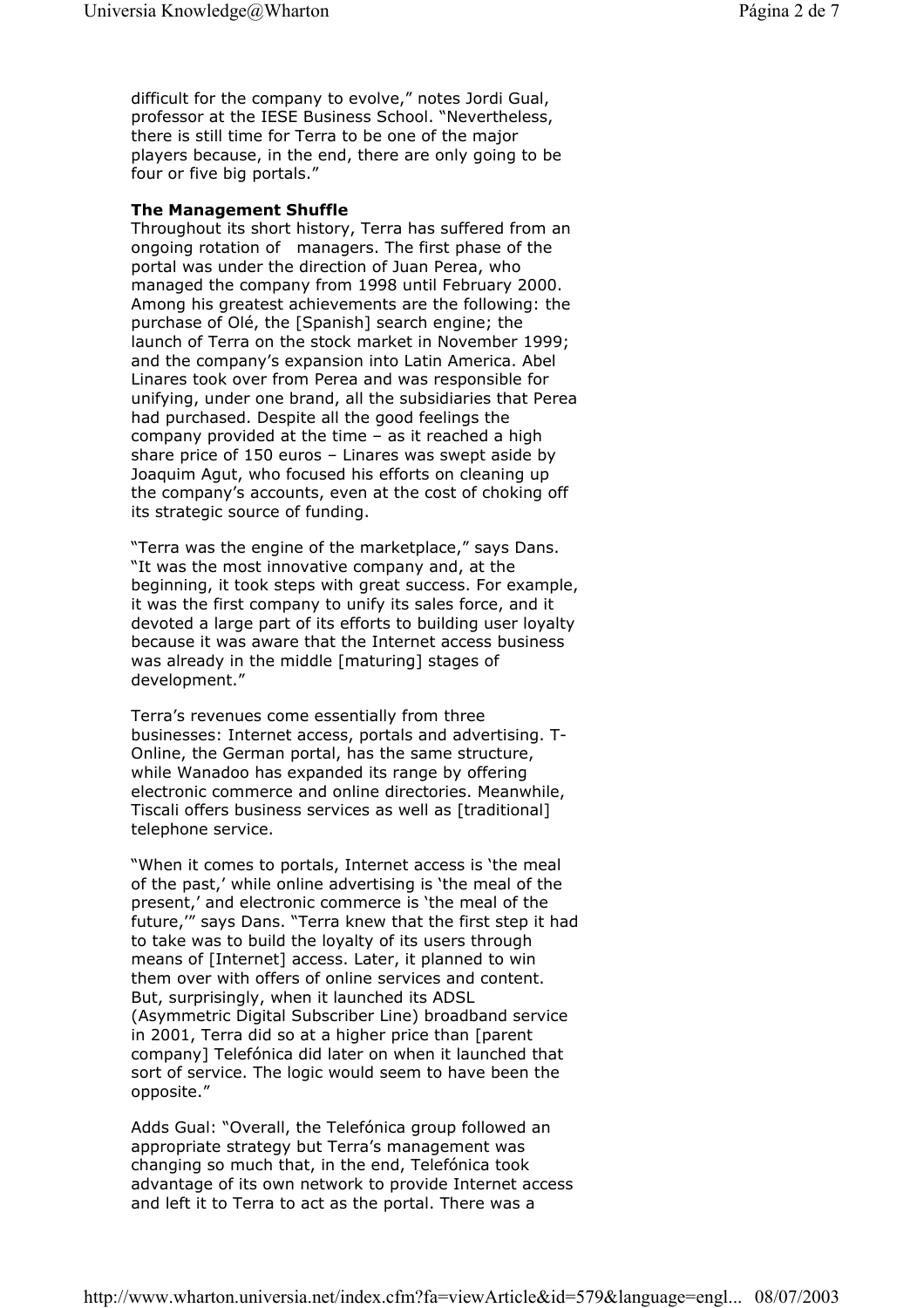moment when it was believed that a company could be on every front – in web access, in content preparation, in services, etc. But now, they have seen that it isn't possible. Now, Terra has to carry out this change in approach."

The case of Terra is not, however, an aberration. This entire sector has lived under an umbrella of trial and error, led forward by so many different executives. Yet for all these changes, management has wound up returning to its point of departure – banishing businesses such as online advertising, e-commerce and paid content. For example, T-Online has managed to make the Internet access game account for no less than three–quarters of its entire business with [revenues of] 1.58 billion euros. At Wanadoo, revenues from electronic commerce and portals represent barely 8% of total sales. At Wanadoo, Internet access accounts for 49% of sales and telephone directories comprise 42%. As for Tiscali, online business represents only 5.6% of total revenues.

#### **Competing with Yahoo, Google**

In the end, says Gual, "the big portals are going to convert themselves into 'aggregators' – that is to say, they will pick up various kinds of content [from elsewhere] and present them to users in an attractive way." He believes that this model will favor those companies that form part of a telephone company "because the [larger] group offers them great potential – above all, [access to] a large number of [telephone] customers. Moreover, they must be able to compete with other companies that have a very strong brand, such as Yahoo, or with businesses like Google, which began in a very specific niche and, little by little, have been widening their markets and gobbling up market share from traditional portals."

Dans suggests that [product] quality and customer relationships will be the factors that determine the future for the portals. "The straightforward portal, which doesn't think about relationships with users or about market share, doesn't have a future. These days, few people directly enter a portal; they prefer to move about through search engines. The more that people educate themselves about the culture of the Internet, the less they miss the portals."

Terra's strategy is precisely along those lines – to gain market share by building the loyalty of users and by giving them content with added value.

Given Terra's innovative approach, and the fact that it had a much stronger market presence than its competitors, why then are Terra's financial results so poor? Observers point to several reasons: On the one hand, Terra gave into the euphoria of spending millions buying out other companies, and that created a high level of indebtedness. On the other hand, Terra wound up turning its back on some agreements that it signed.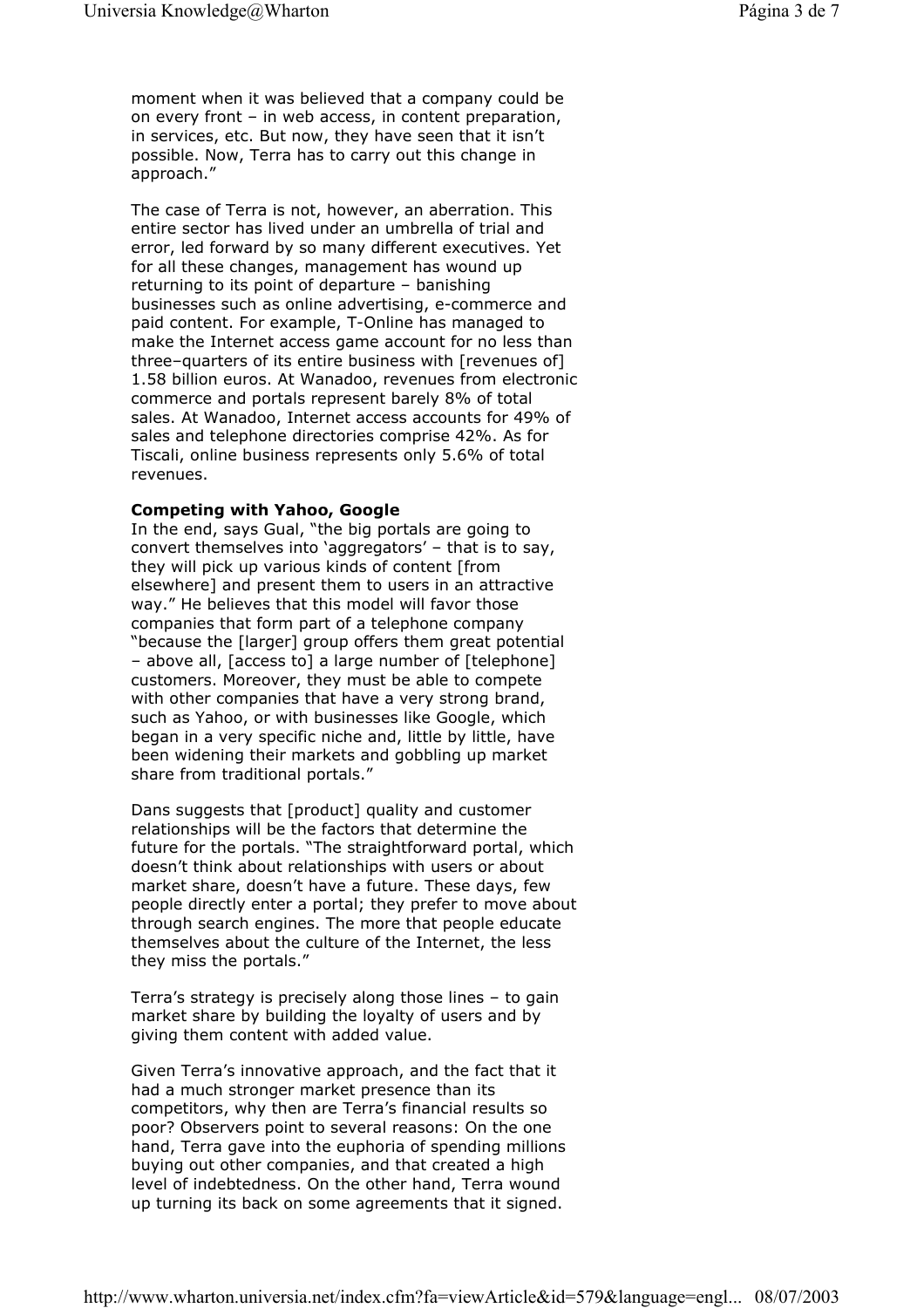Finally, there is the strategy of the Telefónica group which, after the last change in its senior management, destroyed the autonomy of Terra's executive leadership.

### **The Question of Terra's Independence**

To expand its network, Terra carried out an ambitious growth plan, branching into many new operations that wound up costing more than 75 billion euros. The most important of these was Terra's purchase of Lycos for 17 billion euros in June 2000. All these steps were taken during the days of total euphoria about the Internet. The agreement that sealed the Terra-Lycos merger came when Bertelsmann, the German giant, became a business associate of the Spanish company. That same fiscal year, Bertelsmann signed a contract to purchase services valued at one billion euros from Terra-Lycos over the course of five years. However, Bertelsmann only fulfilled the first 325 million euros of the contract. Then it refused to continue paying.

Another black mark on the Terra record concerns Integrated Device Technology, Inc. (IDT). At first, that American company was a partner of Terra's, but it became Terra's most determined enemy after the Spanish company broke its affiliate agreement. IDT then reacted by demanding millions of dollars in return.

The entire process of aggressive expansion took place during the period when Juan Villalonga headed Telefónica; he resigned his position in July 2000. Under his mandate, the Telefónica group, which had just become privatized, achieved higher levels of investment as well as new strategic alliances and agreements. Cesar Alierta, who took over for Villalonga, then revolutionized management by setting out to clean up its financial accounts. Did Telefónica, in general, or Terra in particular, give in to an excessive fondness for acquisitions?

"You can't say that it was a specific mistake of the Spanish company," says Wharton management professor Mauro Guillen. "In the Internet age, every company jumped into making acquisitions, something that was later shown to be a big mistake. I always say that it is easy to invest, but that the challenge is to make money with those investments."

Shortly after Alierta arrived, the technology bubble burst and Internet businesses began to acknowledge their strategic errors. "They created too many Internet companies and their margins were very low," Guillen states. "Moreover, they didn't control spending and, as a result, the companies were generating losses for the groups that they belonged to and for the funds that were financing them." Guillen now believes that Telefónica is on the right track with its current management turnaround. "Terra had to do something to contain its costs. Its new managers realized that margins were very low and that the only way they had to make money was to reduce costs. Until now, Telefónica has functioned as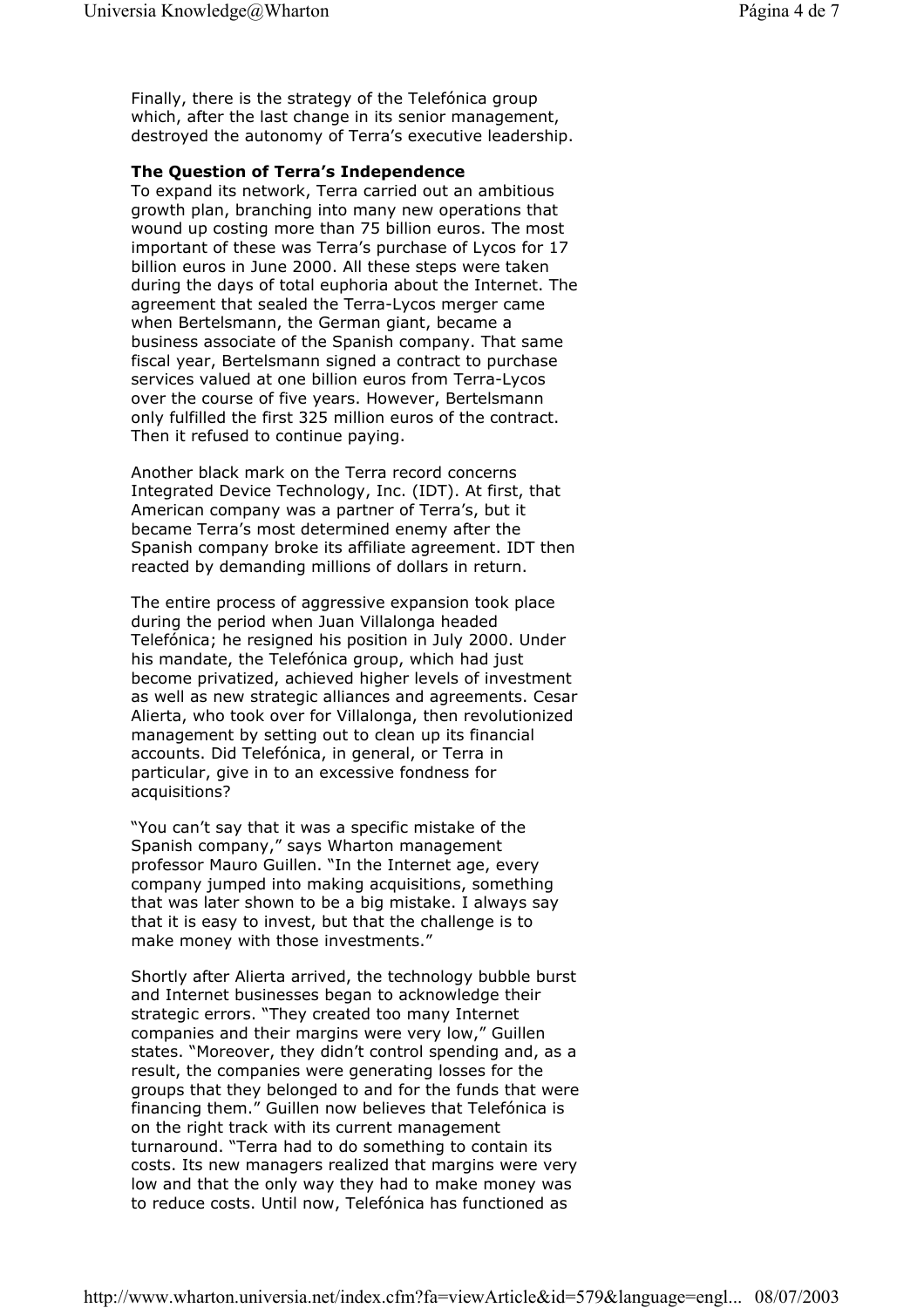if it were Terra's bank."

In order to carry out these cuts, Telefónica put an end to the independent management of Terra, its Internet subsidiary. In addition, to keep its Internet business afloat, Telefónica took responsibility for Terra's agreement with Bertelsmann. In practical terms, this new arrangement presumed the end of Terra's independence. The parent company was given control over strategy regarding commercialization of ADSL technology, and Terra now works exclusively for Telefónica on the design of all its portals. Analysts believe that, while this agreement means lower revenues for Terra, it will also maintain a fixed margin for Terra over a period of six years and lead to potentially larger revenues. "The organizational structure of Terra was too decentralized; this change can be a positive for the company," says Guillén.

Dans sees it differently. "In losing its independence, Terra is going to lose the true source of its inventiveness," he predicts. "I wonder if now is the right time to integrate Terra into [Telefónica,] the parent company. When Telefónica succeeded in its launch of Terra, it did that as an independent venture, so that Telefónica could navigate the new online world. Telefónica had a much less dynamic culture. It wasn't ready to adapt itself to the speed of change and innovation demanded by the Internet. Moreover, Terra's debut on the stock exchange was a big operation that led to important new revenues. The initial idea was to keep the subsidiary separate and let it mature – and then bring it back into the parent company. However, I believe that the process has been accelerated."

Wanadoo and T-Online also belong to telecommunications groups – that is, to France Telecom and Deutsche Telekom, respectively. "The German company will wind up absorbing its subsidiary, but the French company is not going to do that," Dans predicts.

# **Different Strategies, Different Successes**

At first glance, Terra's history doesn't appear to be very different from that of its European competitors. Most of the companies have a telecommunications group standing behind them. Most were taken in by the euphoria of their corporate acquisitions, and most were unable to control their spending. Nevertheless, Terra is the only company in which the numbers in red ink continue to grow larger. Why is that? "The Spanish company's business plan was on a much larger scale, and manifested in many more services [than the competitions' plans]," notes Gual. "Moreover, it involved continually trying to innovate new products. In contrast, the rest of the companies followed a path that Terra marked."

However, the road hasn't been easy for either one of the other European [telecommunications] groups. Wanadoo has put into operation a plan to sell off subsidiaries.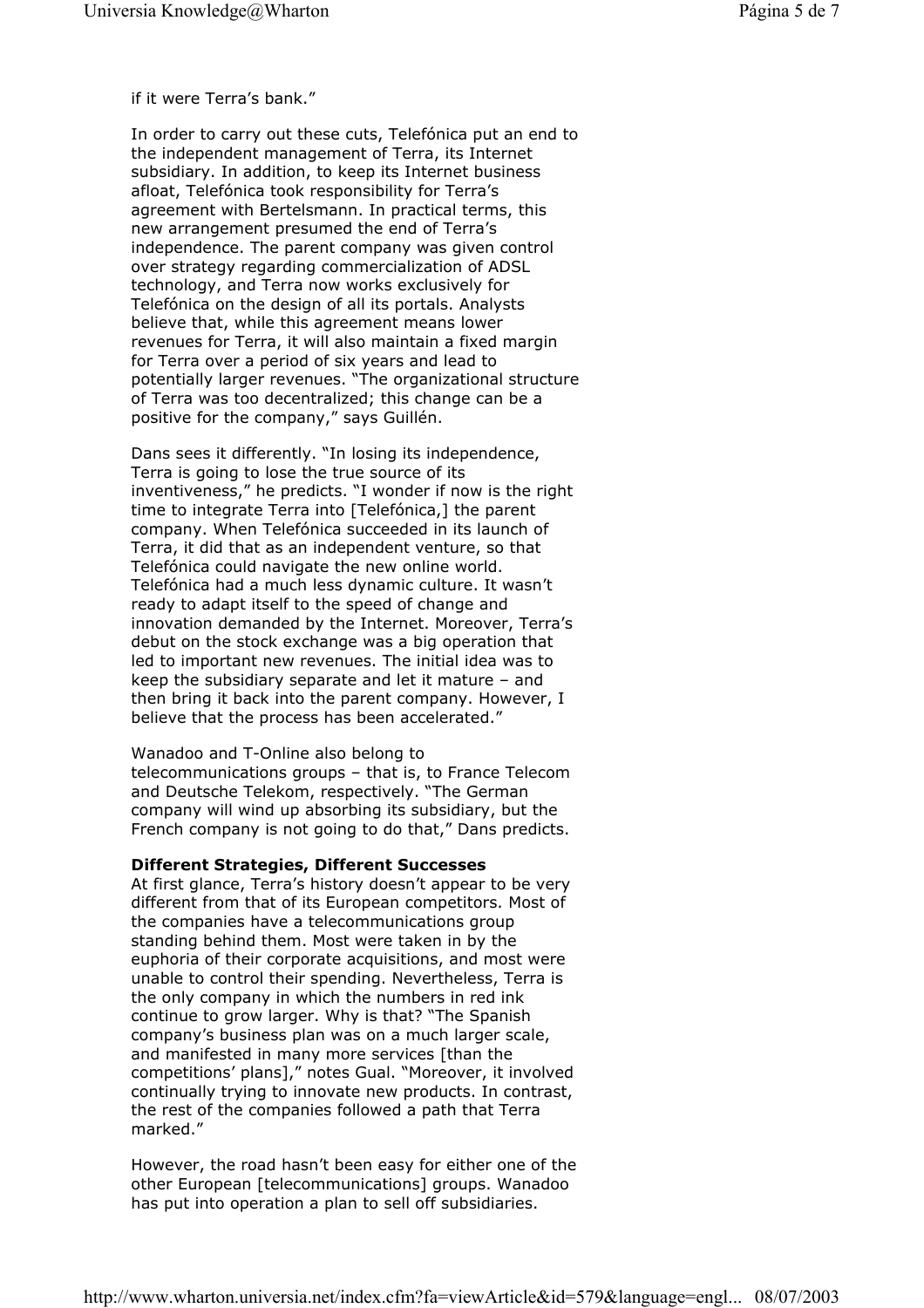Tiscali is barely managing to expand its revenues and, during the last quarter, T-Online doubled its losses, reaching 271 million euros.

Before achieving profitability, Wanadoo also suffered the consequences of its own high-priced investments. In December 2000, Wanadoo acquired Freeserve, the United Kingdom's main provider of Internet access, for 2.7 billion euros. During the same month Wanadoo landed in Spain, purchasing a telephone directory firm, Indice Multimedia, for 360 million euros. Wanadoo's final move took place last June, when the company bought the Spanish portal, eresMas, for 255 million euros. That operation marked the end of Nicolas Dufourcq's reign as president of the company and the arrival of Olivier Sichel. He has decided to focus on the French, British and Spanish markets while dismissing dreams of expanding throughout Europe.

The history of T-Online has also been written with a series of purchases and management changes. During the mandate of Wolfgang Keuntje, the company jumped into France with its purchase of Club Internet. Months later, in February 2000, it arrived in Spain with the purchase of ya.com for 550 million euros. But in December of that same year, Thomas Holtrop became president, following the brief stay of Detlev Buchal. Under Holtrop, T-Online has implemented a determined program of cost controls that is now beginning to bear fruit.

Tiscali is a special case. Born as the initiative of Italian entrepreneur Renato Soru, Tiscali's mission was to convert itself into one of the most important companies in Europe, so it launched a plan to buy companies throughout the region. Between 2000 and 2001, Tiscali acquired more than 25 companies at a price of 7.7 billion euros. One of the most outstanding was World Online, the German Internet service provider. After the resignation of managing director James Kinsella, Soru assumed control of Tiscali in February 2001 and implemented a cost-reduction strategy.

Despite the fact that the histories of these companies have features in common with Terra's tale, their size and goals make for some important differences, experts agree. These two factors – size and goals – may provide the key to understanding why Terra, the Spanish portal, has lost its advantage. "While T-Online has established itself as the foremost portal of the German-speaking world, Terra's ambition involves a much broader market – the entire Spanish-speaking community," notes Dans. "Moreover, in acquiring Lycos, Terra extended its tentacles to include the United States. You can't compare one situation with the other. Terra's situation is much more complicated. Tiscali and Wanadoo have focused all their efforts on Europe, so they also aren't comparable [with Terra]."

"Not every group is going to have a niche in the future.